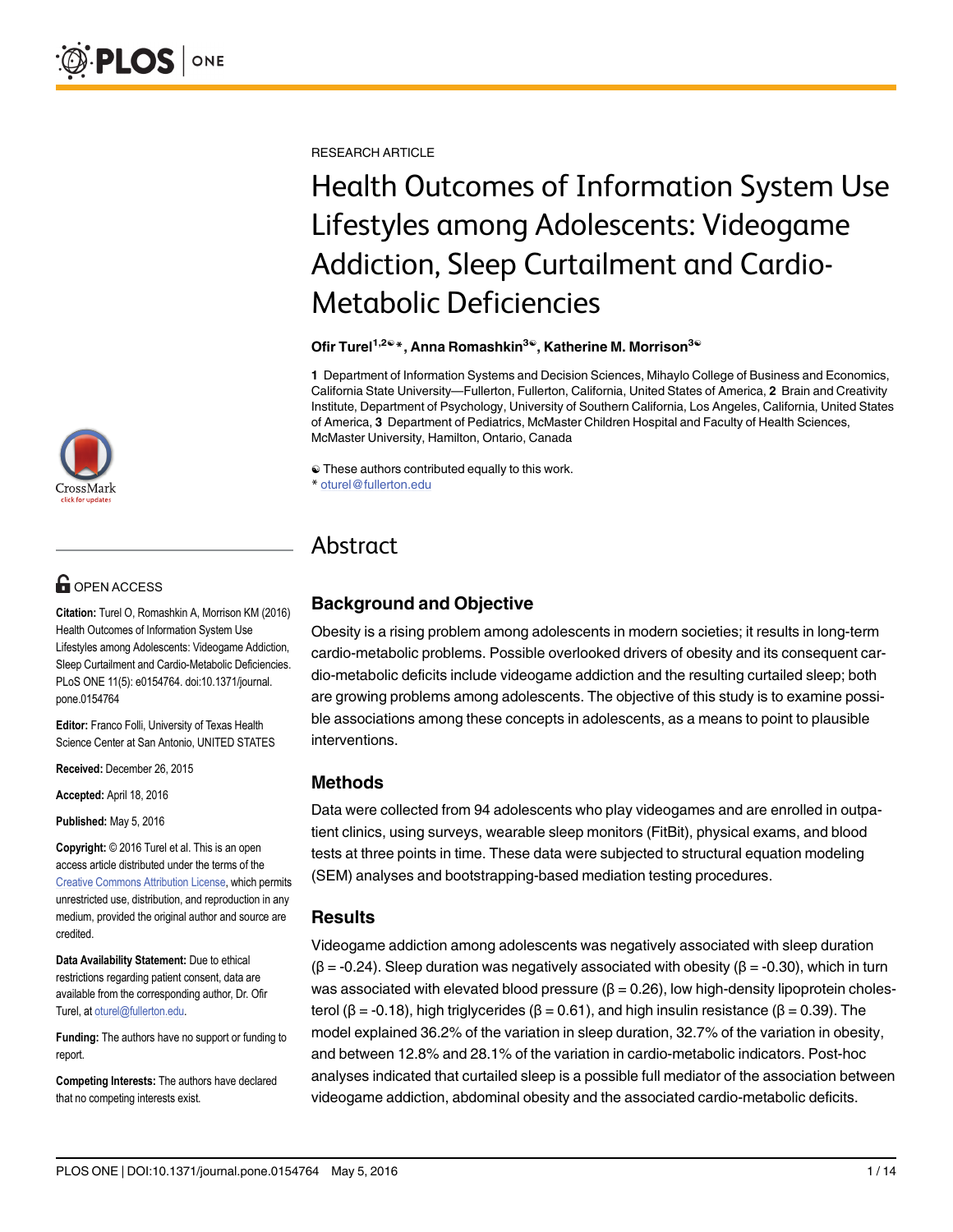## <span id="page-1-0"></span>Conclusion

The findings point to possible information systems use lifestyle-health links, which behooves researchers and practitioners to pay closer attention to possible adverse health outcomes of technology-related addictions. Interventions that target problematic videogaming and sleep should be devised as a possible means for improving adolescents' longterm cardio-metabolic health.

## Introduction

This study examines how emerging phenomena in modern societies, such as videogame addiction, curtailed sleep, obesity and cardio-metabolic deficits are related, and specifically how videogame addiction can affect the health of a vulnerable population of adolescents. By doing so it extends and integrates discrete pieces of evidence from prior research into a cohesive nomological network, which explains how curtailed sleep can be a key factor mediating a state related to information system use lifestyle (videogame addiction) and cardio-metabolic health. The objective is to expand the knowledge regarding (1) factors which may lead to long-term cardio-metabolic impairments among adolescents, and (2) the health risks of videogame addiction; this knowledge can lead to increased awareness of such problems as well as to the development of interventions for alleviating these conditions.

Videogame addiction is a state of maladaptive psychological dependency on using videogames, manifested through a pattern of excessive videogame seeking and use behaviors that infringe individuals' normal functioning and leads to adverse consequences  $[1]$  $[1]$ . It is an impor-tant phenomenon to understand because: ([1](#page-9-0)) it is fairly prevalent and serious  $[1, 2]$  $[1, 2]$ ; e.g., it is estimated that between 2% to over 30% of gamers present serious addiction-like symptoms [\[3](#page-9-0)], (2) it affects a vulnerable population of adolescents  $[4, 5]$  $[4, 5]$  $[4, 5]$  $[4, 5]$ , and (3) it can drive major social impairments  $[4]$  $[4]$  $[4]$  and health issues  $[6-13]$  $[6-13]$  $[6-13]$  $[6-13]$  $[6-13]$ . Given such issues, it has been recognized as an important topic for further study by professional medical bodies [\[14](#page-10-0)] and social science researchers [\[15\]](#page-10-0).

Obesity, defined as the condition of being over the healthy/recommended weight due to excess fat disposition [[16](#page-10-0)] and consequent poor cardio-metabolic health (i.e., physiological measures associated with heart disease and metabolic disorders such as dysglycemia, hypertension, dyslipidemia and insulin resistance), are growing societal problems. Obesity is common among children and adolescents (individuals ages 2 to 19 years old) [[17](#page-10-0)], and is expected to become even more prevalent in the near future  $[18]$  $[18]$ . This is a major concern, as childhood obesity and excess weight increase the risk of hypertension, dyslipidemia [\[19\]](#page-10-0), and insulin resistance which can lead to Type 2 Diabetes [[20](#page-10-0)]. Moreover, childhood obesity tracks into adulthood [[21](#page-10-0)] and obese children face a greater risk of cardiovascular and coronary diseases as well as Type 2 Diabetes as adults [\[22,](#page-10-0) [23\]](#page-10-0). Therefore, it is urgent to target lifestyle behaviors which are associated with excessive adiposity and its health consequences.

In this study, we propose that videogame addiction is one factor which can be linked to obesity, and that this association is at least partially mediated through sleep curtailment, i.e., reduction in sleep time. Consistent with prior research, we then link obesity to poor cardiometabolic health indicators. The hypotheses we put forth are based on and integrate several isolated notions and findings, and extend them by shifting focus from screen time effects to addiction effects on sleep (increased screen time is only one possible symptom of addiction out of several which can affect sleep), from the often examined young-adult population to a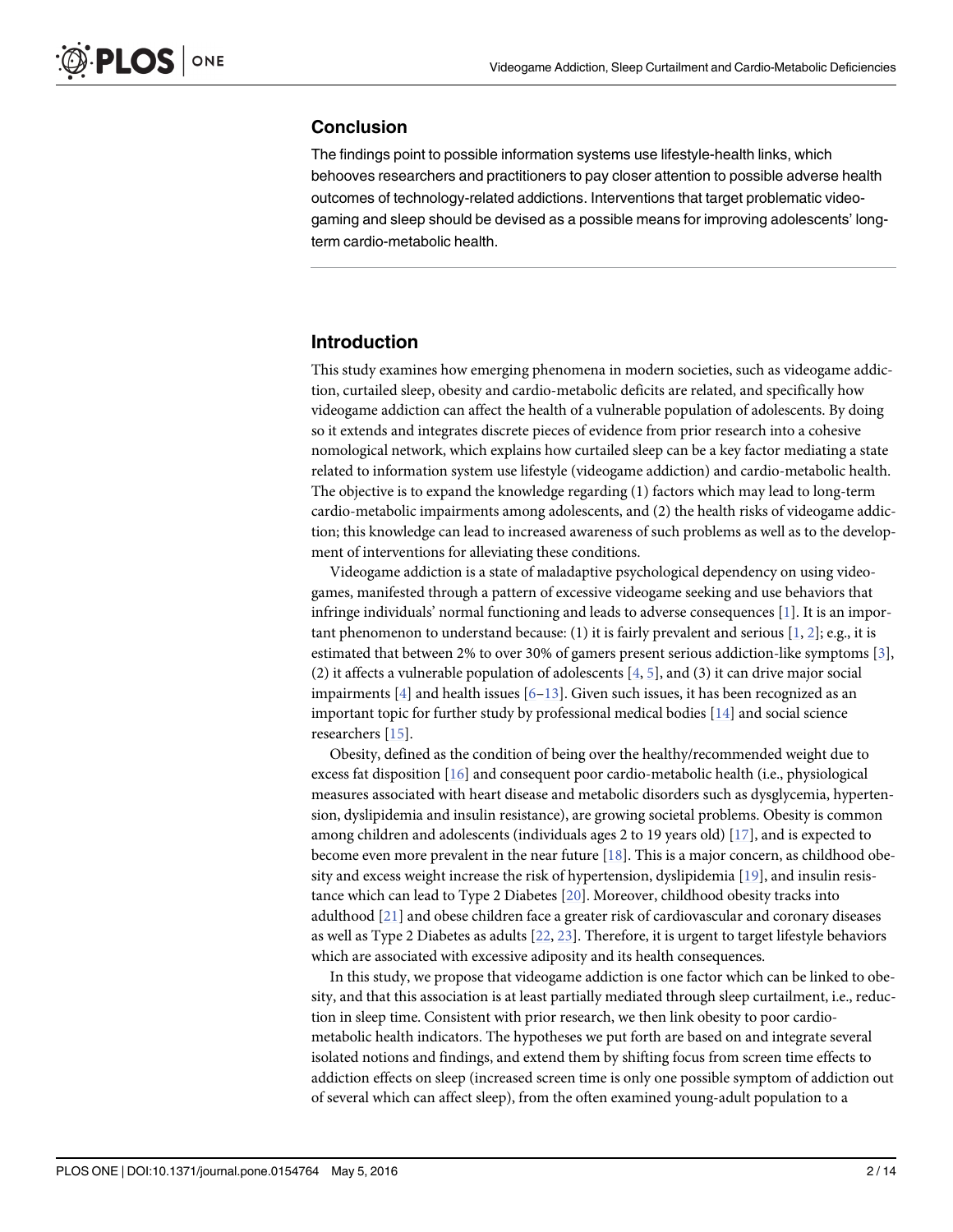<span id="page-2-0"></span>pediatric population which may be more at risk for engaging in problematic behaviors [[24](#page-10-0)], and from linking addiction and health directly to considering the mediating effects of sleep.

First, we suggest that videogame addiction levels can curtail adolescents' sleep through several processes. Since videogame addiction produces similar symptoms to those observed in the cases of other substance and behavioral addictions [\[1](#page-9-0), [25](#page-10-0)], it is reasonable to expect that adolescents with high addiction scores will feel strong craving to play videogames, inability to control videogame play time and a constant need to increase this activity; they will also try to avoid unpleasant withdrawal when not playing. This can push adolescents to delay their sleep onset and keep on playing; or merely be preoccupied with playing and find it difficult to fall or stay asleep. In extreme cases, it has been reported that people have died from prolonged videogame playing, delaying sleep onset and avoiding sleep [[26](#page-11-0)]. Another possible reason for the association between addiction and poor sleep may be related to melatonin, which is an important hormone signalling the onset of sleep and need for sleep [\[11,](#page-10-0) [12,](#page-10-0) [27\]](#page-11-0). Videogame addiction can increase screen time before bed. The light emitted from light-emitting diode (LED) screens emulates day time for the brain, which suppresses the release of melatonin  $[28–30]$  $[28–30]$  $[28–30]$  $[28–30]$  $[28–30]$  and drives reduced sleep [\[31,](#page-11-0) [32\]](#page-11-0).

Second, consistent with several meta-analyses  $[33–35]$  $[33–35]$  $[33–35]$  we propose that curtailed sleep will increase one's levels of obesity. We specifically suggest that short sleep duration might influence abdominal adiposity [[36\]](#page-11-0). Plausible mechanisms explaining this association include increased energy intake (e.g., increased consumption of unhealthy snacks) and reduced energy expenditure (e.g., reduced physical activity) after sleep curtailment [\[37\]](#page-11-0). The increase in energy intake can be partially explained by sleep-induced changes in secretion of the appetite hormones leptin and ghrelin. Leptin is a hormone secreted from fat cells that suppresses appetite while ghrelin is predominantly secreted from stomach cells and stimulates appetite. Adult studies report a drop in leptin and a rise in ghrelin levels upon sleep curtailment [\[38](#page-11-0)–[40](#page-11-0)] and this dysregulation may cause the increase in hunger and appetite and ultimately weight gain [\[39,](#page-11-0) [41](#page-11-0)–[44](#page-11-0)]. Apart from a physiological change influencing energy intake, sleep curtailment also increases the time available for food consumption [\[45\]](#page-11-0).

Third, we propose that there may be other effects, beyond the sleep-mediated effect, of videogame addiction on obesity. This can happen through possible increased sedentary time, regardless of sleep  $[6]$  $[6]$  and consequent reduced physical activity  $[46]$  $[46]$  $[46]$ . Hence, we propose a plausible partially mediated effect of videogame addiction on obesity, through sleep curtailment.

Lastly, obesity can lead to physiological changes in metabolism resulting in dyslipidemia [\[47](#page-11-0)], increased blood pressure [\[48](#page-12-0)], and insulin resistance. Taken together, our hypotheses and resultant proposed model are portrayed in [Fig 1.](#page-3-0)

## Methods

## Procedure and Sample

The study is a cohort study that included adolescents (10–17 year olds) recruited from two clinics at a large research hospital in North America. The first one was a pediatric lipid clinic which focused primarily on treating children with abnormal lipids, mostly due to genetic reasons. The patients in this clinic were not necessarily obese, but typically had a family history of cholesterol disorders and premature coronary artery disease. The second clinic focused on weight management and typically treated, educated and monitored overweight children, with obesity being the primary referral. The study was approved by McMaster Children's Hospital Research Ethics Board.

Participants were only recruited during the school year in order to reduce the possibility of unusual sleep patterns during breaks. Participants came in with their parents/guardians for a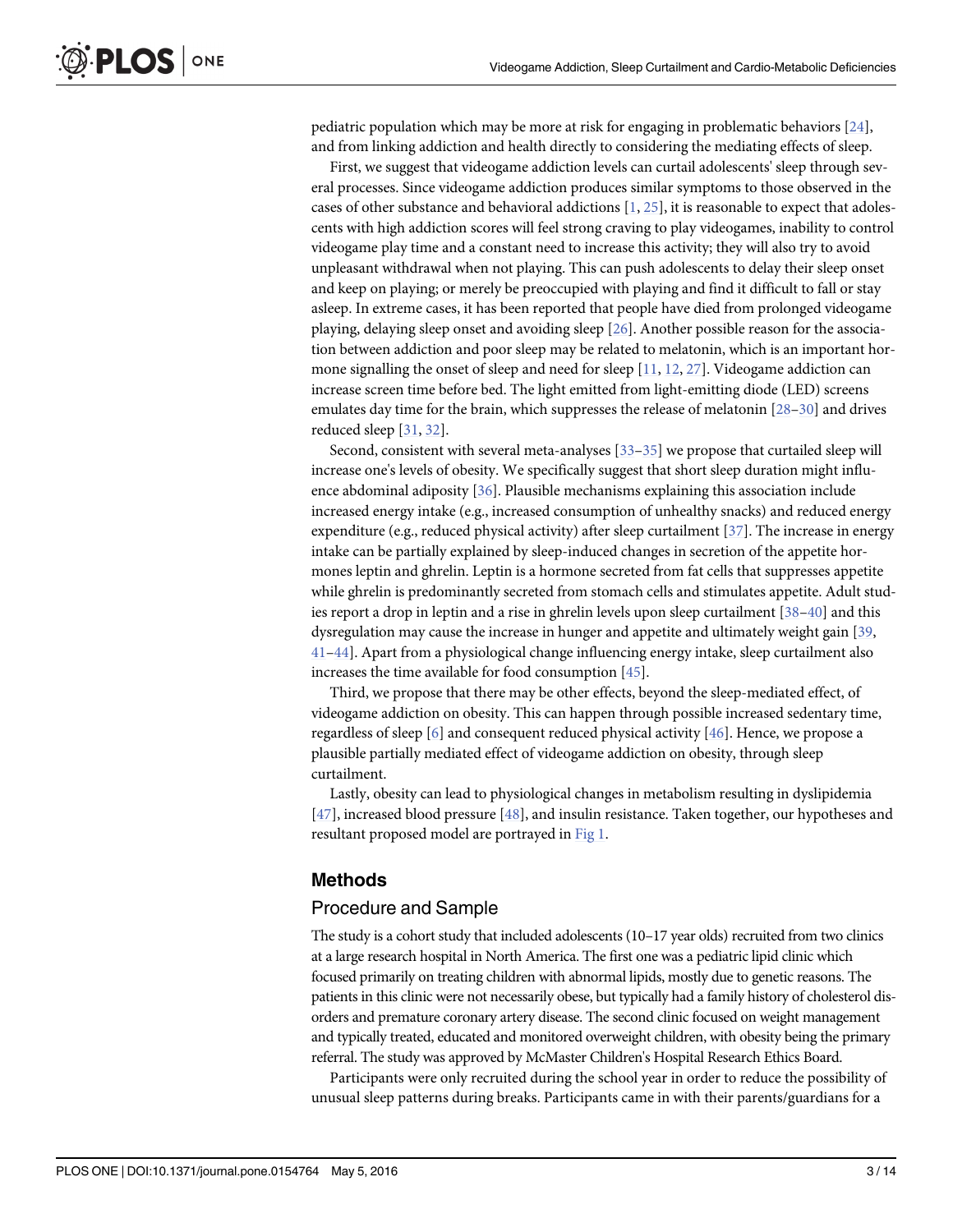<span id="page-3-0"></span>

#### [Fig 1.](#page-2-0) Research Model.

doi:10.1371/journal.pone.0154764.g001

scheduled visit ( $n = 200$ ), and were introduced to the study by a nurse. Out of these, 157 agreed to participate, but only 125 played videogames (approximately 80% of the consenting sample). Only these individuals were retained in the study. Because the participants were minors, they and their parents/guardians signed assent and consent forms, respectively. After consenting, participants were asked to complete a paper-based survey which captured their levels of videogame addiction, demographic information, and information regarding medication use. Parents were also asked to provide demographic information (annual income) on a separate page and did not intervene in the child's survey completion.

Next (at the same appointment), participants were given Fitbit devices and were asked to record their sleep for one week, at which point they returned the Fitbit device to the researchers. A demonstration of Fitbit use was performed at this point by the research team. Out of these participants, 94 returned the Fitbit given to them with sleep data recorded (Reasons for not returning sleep duration data included losing the device, damaging the device, forgetting to use the device, and not recording data properly). This corresponds to a 75% response rate from consenting participants, and a total response rate of 47%. Lastly, participants' blood tests (for measurement of lipids and insulin resistance) and physical measures (waist circumference, height and blood pressure) were taken at a subsequent clinic visit, within one to eight weeks from returning the Fitbits (see depiction of study design in Appendix A in [S1 Text\)](#page-9-0).

The final sample included 94 online videogame playing children. Fifty seven (60.6%) came from the weight management clinic, and 37 (39.4%) from the lipid clinic. Sixty three (67%) were males. A few individuals were on medications: five on cholesterol lowering medication (5.3%), four on sleep medications (4.3%), two on blood pressure medications (2.1%), and two on insulin sensitizing medications (2.1%). Possible effects of such factors were controlled for. The samples' descriptive and anthropometric characteristics are given in [Table 1.](#page-4-0)

## Measures

Two pilot studies were performed in order to validate key measures taken in this study; one for examining the reliability and validity of the addiction scale in adolescent populations, and another for validating the ability of FitBit to accurately measure sleep duration. Both tests sup-ported the viability of the proposed measures (see Appendix B in [S1 Text\)](#page-9-0).

Videogame addiction. Videogame addiction was captured with the 14 item scale by Van Rooij [[25\]](#page-10-0). This questionnaire captures on a one (Never) to five (Very Often) Likert scale the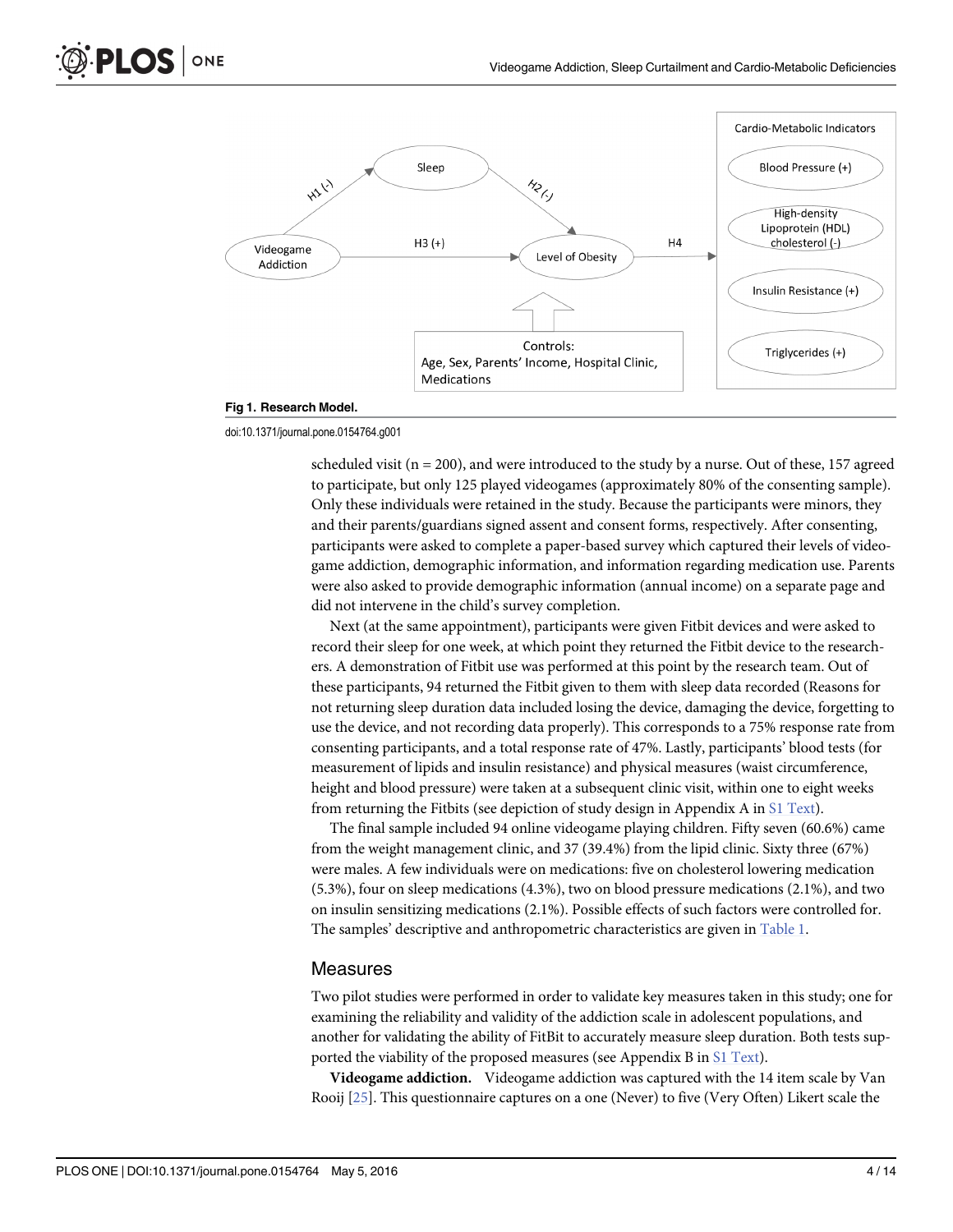#### <span id="page-4-0"></span>[Table 1.](#page-3-0) Anthropometric and descriptive characteristics of the subjects.

| <b>Characteristics</b>                    | Range          | Average                                                                  | <b>Standard Deviation</b> |
|-------------------------------------------|----------------|--------------------------------------------------------------------------|---------------------------|
| Age (years)                               | $10 - 17$      | 13.02                                                                    | 2.24                      |
| Onset of videogame playing (years of age) | $2 - 14$       | 6.7                                                                      | 2.5                       |
| Videogame addiction score                 | $1 - 4.64$     | 2.29                                                                     | 0.72                      |
| Height (cm)                               | 138.3-198      | 162.0                                                                    | 11.8                      |
| Waist circumference (cm)                  | $57 - 130$     | 89.6                                                                     | 16.9                      |
| Waist/Height ratio                        | $0.37 - 0.74$  | 0.55                                                                     | 0.09                      |
| Weight (kg)                               | 36.6-138.3     | 74.8                                                                     | 23.9                      |
| Body fat (%)                              | $3.5 - 53.3$   | 33.6                                                                     | 12.1                      |
| Fasting glucose (mmol/L)                  | $3.4 - 6.8$    | 4.9                                                                      | 0.45                      |
| Fasting insulin (pmol/L)                  | $23 - 654$     | 125.8                                                                    | 105                       |
| Systolic blood pressure (mmHg)            | $92 - 146$     | 115.78                                                                   | 10.48                     |
| Diastolic blood pressure (mmHg)           | $53 - 96$      | 69.59                                                                    | 7.66                      |
| Sleep duration (minutes)                  | 329.86-611     | 484.62                                                                   | 52.21                     |
| Triglycerides (mmol/L)                    | $0.39 - 4.07$  | 1.43                                                                     | 0.80                      |
| HDL Cholesterol (mmol/L)                  | $0.31 - 4.79$  | 1.21                                                                     | 0.55                      |
| Insulin resistance (HOMA-IR)              | $0.66 - 27.46$ | 4.12                                                                     | 4.06                      |
| Annual income of parents (CAD \$)         |                | < 49,999 11.7%, 50,000-69,999 22.1%, 70,000-99,999 28.6%, >100,100 37.7% |                           |

doi:10.1371/journal.pone.0154764.t001

frequency of addiction symptoms, including salience, withdrawal, conflict, relapse and reinstatement, tolerance and mood modification. The items are included in Appendix C in [S1 Text,](#page-9-0) and were reliable both in the pilot ( $\alpha$  = 0.90) and main studies ( $\alpha$  = 0.87).

Sleep duration. Several options were considered for capturing sleep duration, including parental sleep reporting, polysomnography, and the use of Fitbit. The latter option was chosen for several reasons. First, parental sleep reports are subjective and often suffer from poor parental compliance and inaccurate reporting [[49](#page-12-0)]. Second, while polysomnography is considered the gold standard for objective sleep measurement, it is very expensive, makes it less feasible to measure sleep over multiple days, and it captures sleep in a less natural environment. Considering these disadvantages, the accurate sleep duration measurement of FitBit as demonstrated in the pilot study, and the ability of wearable sleep monitors to accurately and objectively record sleep duration during free style living [[50](#page-12-0)], Fitbit was chosen for this study.

Participants wore the Fitbit for up to one week after the first study visit and were asked to wear it on their non-dominant hand as instructed by Fitbit Inc. Fitbit Ultra was given out to the participants; however with the progression of the study, participants were given the Fitbit One as the Ultra was discontinued. The different Fitbit models were used interchangeably as sleep duration measures from the models were not significantly different ( $p = 0.91$ ). The Fitbit categorized each minute as asleep or awake, which allows the internal calculation of accurate sleep duration, defined as the difference between sleep onset time and wake up time. Participants were instructed to initiate sleep mode by pressing a button on the Fitbit to denote bed time.

Physical and cardio-metabolic measures. Participants' level of central obesity was measured using a ratio of waist circumference to height. This is a common measure of level of obesity, as it captures specifically the presence of the more harmful intra-abdominal fat, i.e., abdominal adiposity [[51](#page-12-0)]. It also accounts for the natural growth in children and for different growth tendencies, by dividing the waist circumference by height, and is fairly stable [\[52\]](#page-12-0). Consequently, this measure is advantageous compared to other obesity measures such as Body Mass Index (BMI) and waist circumference. It is better than such measures in predicting and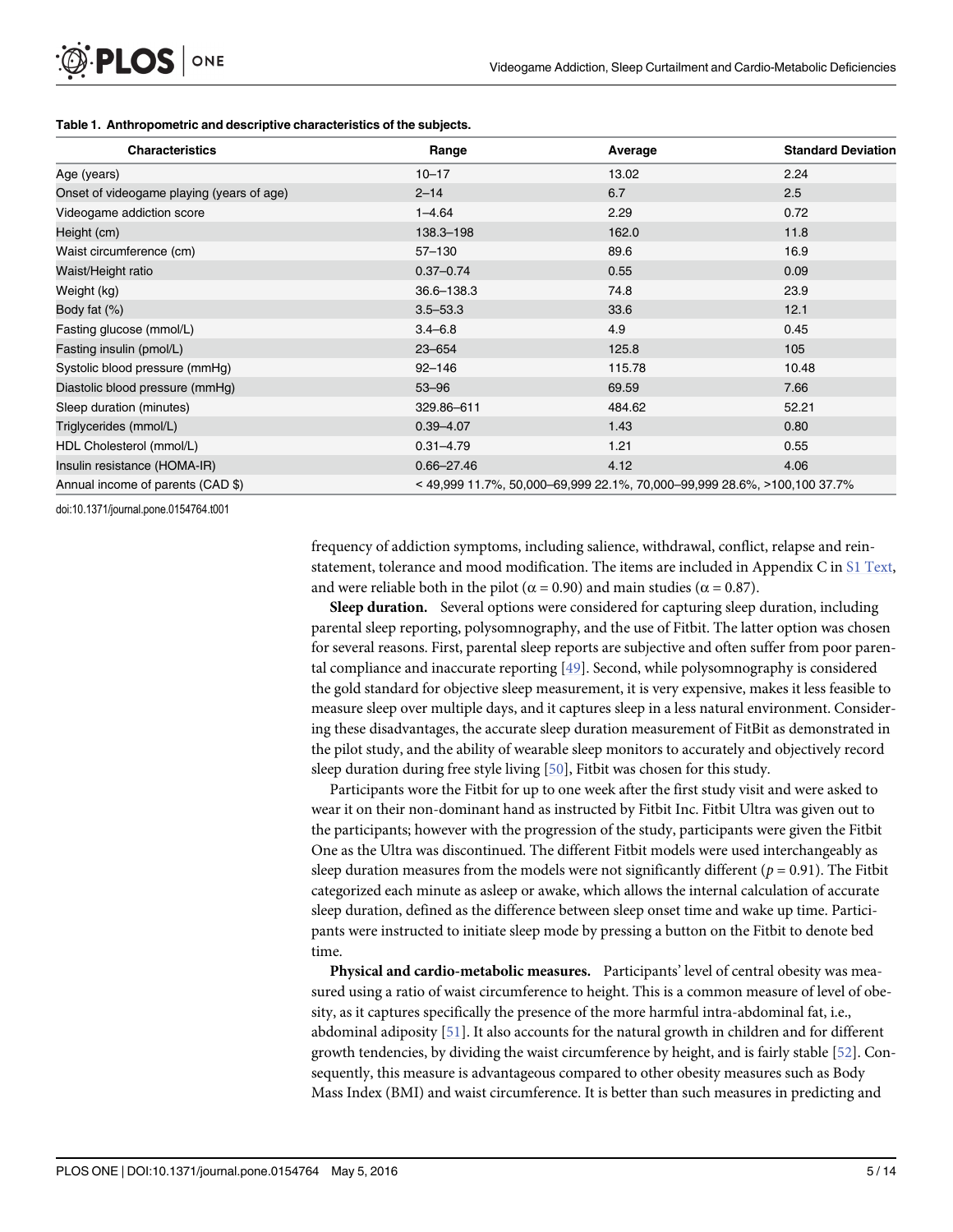screening for cardio-metabolic risks  $[53, 54]$  $[53, 54]$  $[53, 54]$  $[53, 54]$  $[53, 54]$  and in identifying the need for weight management interventions [\[55\]](#page-12-0) in adults and adolescents [\[56,](#page-12-0) [57\]](#page-12-0). Measures for operationalizing this ratio were taken by a nurse during a clinic visit. Standing height was measured with the subject in bare feet using a Harpenden stadiometer to the nearest 0.5 cm. Waist circumference was measured to the nearest 0.1 cm using a non-stretchable standard tape measure attached to a spring balance. Measurements were done over the unclothed abdomen at the midpoint between the costal margin and the iliac crest.

Blood pressure was captured using an oscillometric device. The systolic and diastolic pressure values were aggregated to a reasonably reliable factor score ( $\alpha$  = 0.67) [[58](#page-12-0), [59](#page-12-0)].

HDL-C, triglycerides and insulin resistance were recorded from blood drawn in the morning, after a 12 hour fast. HDL-C and triglycerides were measured using an enzymatic colorimetric method on the Roche INTEGRA analyzer [\[60](#page-12-0)]. Insulin resistance was measured with the homeostatic model assessment-insulin resistance (HOMA-IR) [[61](#page-12-0)], which is a viable measure since it is highly correlated with the gold standard euglycemic clamp [\[62](#page-12-0)]. HOMA-IR was calculated as: [Fasting glucose (mmol/L) x Fasting insulin ( $\mu$ IU/mol)  $\div$  22.5]. Fasting glucose was measured with an enzymatic reference method with hexokinase on the Roche INTEGRA analyzer. Fasting insulin was measured using an immunometric Assay on the IMMULITE analyzer [[63](#page-12-0)].

Control variables. Several control variables were used. First, given that participants' physical measures and cardio-metabolic profiles may vary between clinics, clinic type (Weight Management  $= 0$ , Lipid  $= 1$ ) was recorded. Second, demographic information (self-reported by children) such as age and sex can influence some of the variables in the model. For instance, sleep duration often declines with age during adolescence  $[64]$ , and there can be sex-differences in sleep [[65](#page-12-0)] and obesity [[66](#page-12-0)]. Third, socioeconomic status, operationalized in this study as parents' income (self-reported by parents on a 1 to 4 Likert scale- from less than \$49,000/year to over \$100,000/year) can influence obesity levels [[67](#page-12-0)] and cardio-metabolic risks [[68\]](#page-12-0). Lastly, the use of cholesterol lowering, sleep, anti-hypertensive and insulin sensitizing medications (self-reported by children with the help of research staff; Not using  $= 0$ , Using  $= 1$ ) can potentially be associated with this study's variables  $[69]$  $[69]$  $[69]$ .

## **Results**

Correlations among variables and reliability scores for multiple-item constructs are given in [Table 2](#page-6-0) (Model variables on top and control variables on the bottom).

Next, we wanted to ensure that the sample is viable for testing the proposed model with structural equation modeling techniques. Even though such models with sample sizes over 50 tend to generate correct solutions with acceptably low non-convergence rates [\[70\]](#page-13-0), and key fit indices are not that sensitive to sample size, e.g., sample size explains <1% of the variation in the Comparative Fit Index (CFI) and the Root Mean Square Error of Approximation (RMSEA) [\[70](#page-13-0)], there is still the risk that our model is not sufficiently powered to reject null hypotheses. Hence, the minimum sample size required for obtaining a statistical power of 0.90 (with  $\varepsilon$  = 0.10 and for  $\alpha$  = 0.05) for RMSEA for a model with 38 degrees of freedom was calculated using critical non-centrality parameters [[71](#page-13-0)]. The minimum sample was 85, and the sample used in this study was larger. It was therefore concluded that it was adequate for SEM path analyses.

Lastly, the hypothesized model was estimated with the SEM facilities of AMOS 23. Initially, we included all the control variables in the model. All hypothesized effects were significant (at least p<0.10) except for the direct path from videogame addiction to obesity, and the model had good fit  $[\chi^2(9) = 12.9, p<0.17; CFI = 0.98; IFI = 0.99; GFI = 0.98; SRMR = 0.023;$  $RMSEA = 0.068$  (p-close = 0.31)]. However, several control variables did not significantly influence at least several of the model's variables. For parsimony reasons these paths were removed

<span id="page-5-0"></span>PLOS ONE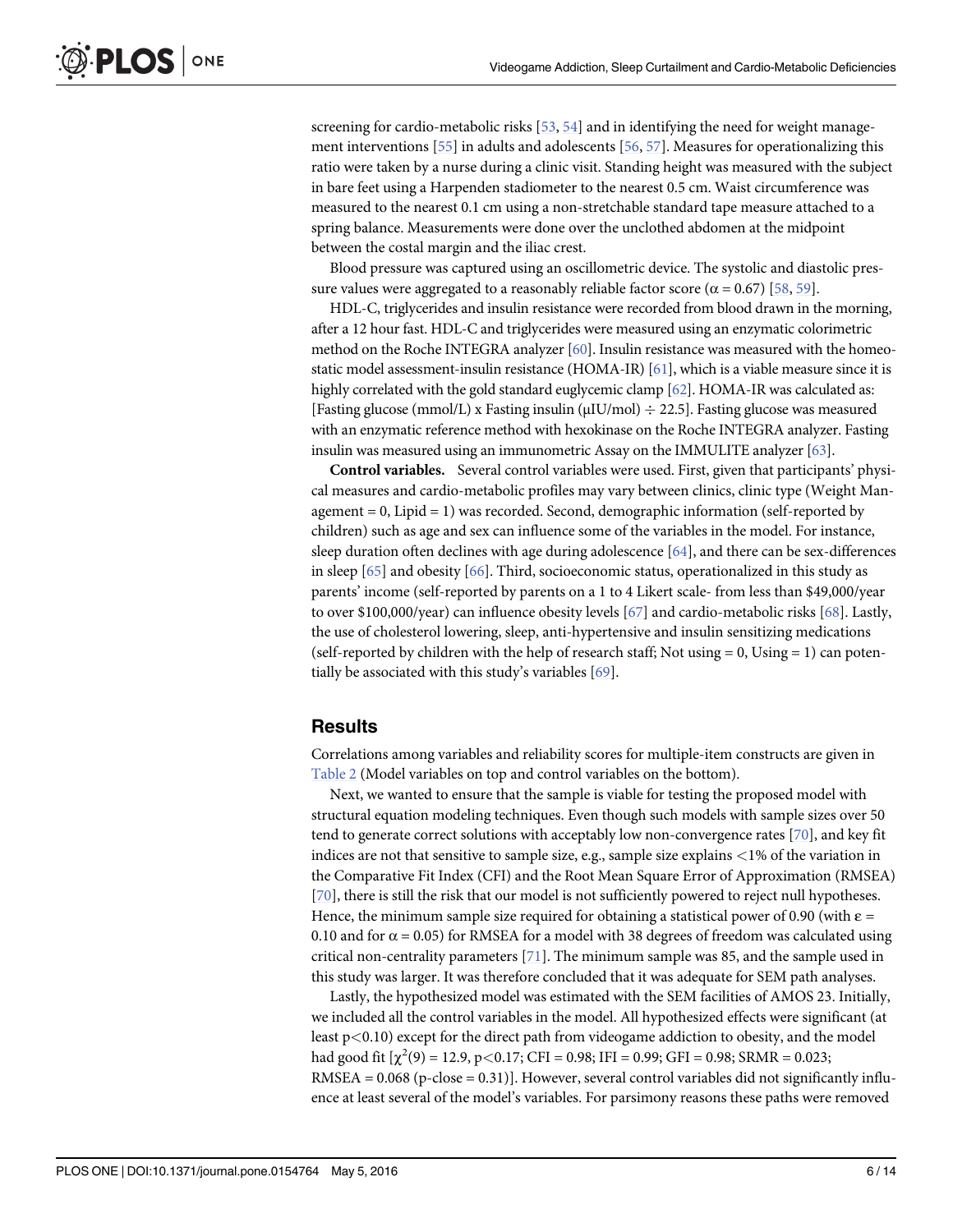|                                         | (1)       | (2)       | (3)       | (4)      | (5)       | (6)       | (7)       | (8)       | (9)       | (10)      | (11)      | (12)      | (13)      | (14)      |
|-----------------------------------------|-----------|-----------|-----------|----------|-----------|-----------|-----------|-----------|-----------|-----------|-----------|-----------|-----------|-----------|
| (1) Videogame Addiction                 | .87       |           |           |          |           |           |           |           |           |           |           |           |           |           |
| (2) Sleep Duration (minutes)            | $-28**$   | <b>NA</b> |           |          |           |           |           |           |           |           |           |           |           |           |
| (3) Abdominal Obesity (no units: cm/cm) | $-0.01$   | $-17$     | <b>NA</b> |          |           |           |           |           |           |           |           |           |           |           |
| (4) Blood Pressure (mmHg)               | $-0.08$   | $-16$     | $.27**$   | .67      |           |           |           |           |           |           |           |           |           |           |
| (5) HDL-C (mmol/L)                      | .16       | .15       | $-.20*$   | $-.17$   | <b>NA</b> |           |           |           |           |           |           |           |           |           |
| (6) Triglycerides (mmol/L)              | .10       | $-0.35**$ | $.43**$   | .20      | $-.04$    | <b>NA</b> |           |           |           |           |           |           |           |           |
| (7) Insulin Resistance (HOMA-IR)        | $-.01$    | $-13$     | $.21*$    | $-0.04$  | $-15$     | $.40**$   | <b>NA</b> |           |           |           |           |           |           |           |
| $(8)$ Age                               | .13       | $-0.54**$ | .12       | $.35***$ | $-17$     | $.21*$    | .14       | <b>NA</b> |           |           |           |           |           |           |
| $(9)$ Sex (Male = 0)                    | $-0.29**$ | .12       | .11       | $-16$    | $-.05$    | $-0.05$   | .12       | $-14$     | <b>NA</b> |           |           |           |           |           |
| (10) Parents' Income                    | $-.09$    | $-0.06$   | .01       | $-0.08$  | $-17$     | $-16$     | .00       | $-.07$    | $-.03$    | <b>NA</b> |           |           |           |           |
| (11) Hospital Clinic                    | .14       | $-24*$    | $-48**$   | $-0.05$  | .06       | .08       | .18       | $.25*$    | $-24*$    | $-.01$    | <b>NA</b> |           |           |           |
| (12) Sleep Medication                   | .13       | .14       | .03       | .09      | $-.02$    | .05       | $-.02$    | $-.03$    | $-15$     | .14       | $-0.06$   | <b>NA</b> |           |           |
| (13) Cholesterol Medication             | .15       | .02       | $-11$     | $-14$    | $.32**$   | .07       | $.25*$    | $-.00$    | $-17$     | $-.02$    | .29**     | $-.05$    | <b>NA</b> |           |
| (14) Blood Pressure Medication          | $-.05$    | .02       | .01       | $.41***$ | $-.04$    | $-.05$    | $-.01$    | $-.00$    | $-10$     | $-16$     | $-12$     | $-.03$    | $-.04$    | <b>NA</b> |
| (15) Insulin Sensitization Medication   | .07       | .05       | .01       | .02      | $-.00$    | .00       | .01       | $-10$     | .05       | .02       | $-12$     | $-03$     | $-.03$    | $-0.02$   |

#### <span id="page-6-0"></span>[Table 2.](#page-5-0) Descriptive Statistics, Correlations and Reliability Indices $^\dagger$ .

† On the diagonal: Cronbach's Alpha for multiple-item constructs

 $* p < 0.05$ 

\*\*  $p < 0.01$ 

doi:10.1371/journal.pone.0154764.t002

and the model was re-estimated. It had good fit:  $\chi^2(36)$  = 39.00, p<0.31; CFI = 0.98; IFI = 0.99;  $GFI = 0.94$ ; SRMR = 0.062; RMSEA = 0.030 (p-close = 0.68). The standardized path coefficients, their levels of significance, and the variance explained in the endogenous variables are given in  $Fig 2$ . The model explains 36% of the variation in sleep, almost one-third of the



doi:10.1371/journal.pone.0154764.g002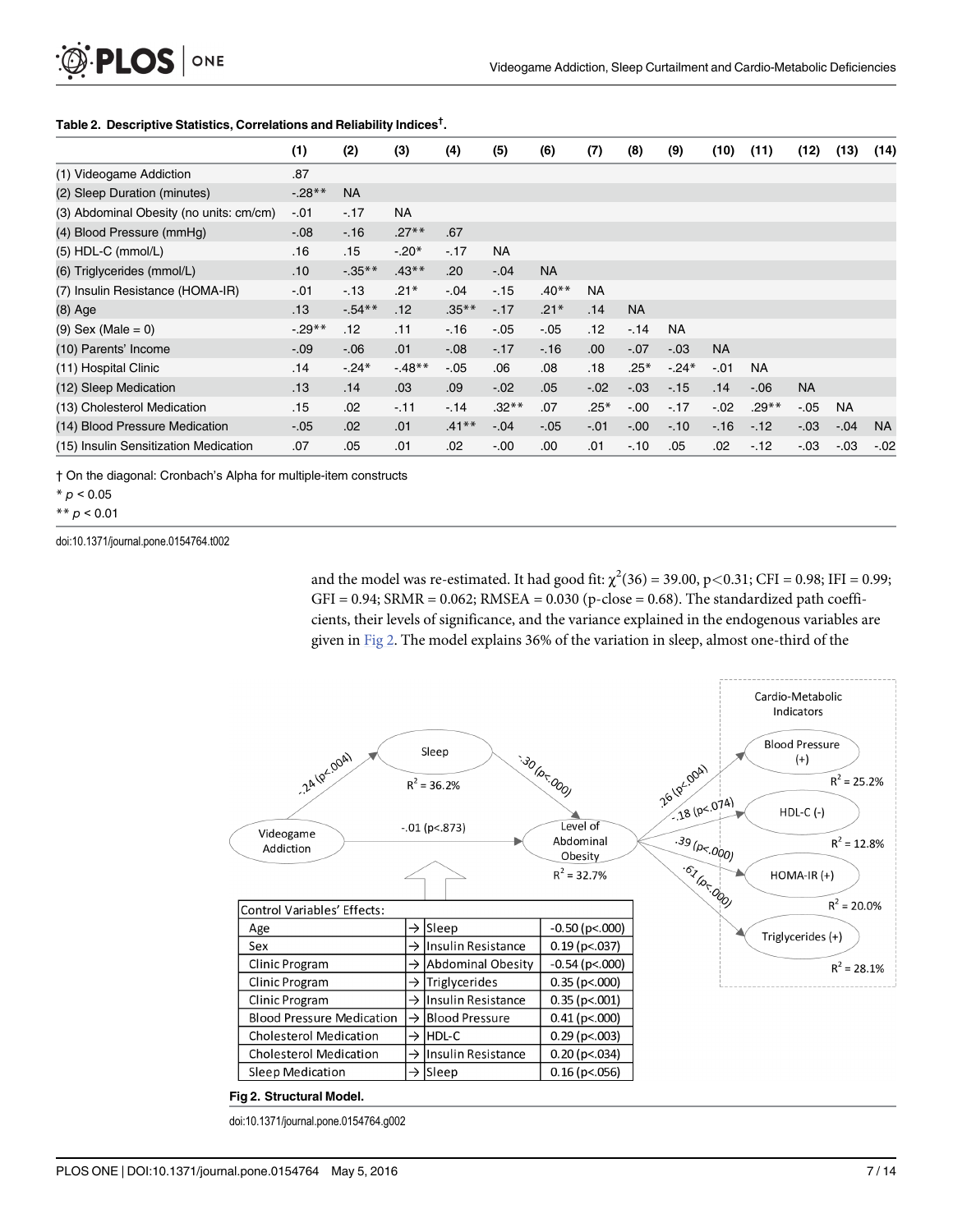<span id="page-7-0"></span>variation in abdominal obesity, and between 13.1% and 28.1% of the variance in users' cardiometabolic health indicators.

## Post-hoc Analyses

First, the findings imply that adolescents' sleep fully mediates the effect of videogame addiction on obesity. This indirect effect was tested with the bias-corrected bootstrapping procedure outlined by Cheung and Lau [\[72\]](#page-13-0) using Amos 23. The bootstrapping procedure is advantageous to the Sobel test and alike, since the product of two parameters is not normally distributed [\[72\]](#page-13-0). The results of this procedure show that the indirect effect was significant: lower bound = .02, upper bound  $=$  .16, p  $<$  .014. At the same time, the direct effect of videogame addiction on obesity was not significant: lower bound =  $-0.18$ , upper bound =  $0.17$ , p $< 0.96$ . Hence, full mediation was demonstrated and it appears that sleep curtailment is a key mechanism which may translate videogame addiction into obesity.

Second, our sample included very few patients who were receiving medications. While we controlled and accounted for the possible effects of medications, we also tested if the results still hold after removing the medicated patients from the sample (and removing corresponding controls from the model). The model presented good fit:  $\chi^2(21) = 26.19$ , p<0.19; CFI = 0.97; IFI = 0.97; GFI = 0.94; SRMR = 0.077; RMSEA = 0.055 (p-close = 0.41). All hypothesized paths, except for the one from addiction to obesity, were significant: Standardized  $\beta_{Addiction \rightarrow Sleep} = -.25, p < .006; \beta_{sleep \rightarrow obesity} = -.32, p < .000; \beta_{Addiction \rightarrow obesity} = -.02, p < .848;$  $\beta_{\text{Observ}\rightarrow\text{HDL}}$  = -.32, p < .003;  $\beta_{\text{Observ}\rightarrow\text{Triglycerides}}$  = .55, p < .000;  $\beta_{\text{Observ}\rightarrow\text{Insulin Resistance}}$  = .31,  $p < .009$ ;  $\beta_{\text{Observ}\rightarrow\text{Blood Pressure}} = .29$ ,  $p < .002$ . This model explained 35% of the variance in sleep duration and obesity, and 10% to 25% in the variance in cardio-metabolic indicators.

Third, in order to further lend support to the proposed association, the data were stratified into two groups of the bottom 45 (0.371 to 0.557) and highest 45 (0.561 to 0.742) abdominal adiposity scores. Mean videogame addiction and sleep duration were calculated in each stratum (See Table 3). As can be seen, individuals in the low obesity stratum presented lower videogame addiction and higher sleep duration than did individuals in the high obesity stratum.

## **Discussion**

This study sought to examine if and how videogame addiction can be negatively associated with adolescents' health, as captured by their levels of abdominal obesity and a range of consequent cardio-metabolic impairments. The findings based on data from a sample of 94 adolescents ( $M_{Weight} = 74.8$ kg, M <sub>Waist circumference</sub> = 89.6cm,  $M_{Body\ fat} = 33.6$ %,  $M_{HOMA-IR} = 4.12$ ) show that sleep curtailment is a possible mechanism that mediates the association between videogame addiction and abdominal obesity; and confirms the relationship between abdominal obesity and low HDL-C levels and high levels of triglycerides, blood pressure and insulin resistance. By doing so, this study demonstrates and explains technology addiction-related health risks among adolescents and the plausible role of sleep curtailment in this process; it integrates addiction, sleep and obesity research into a single nomological network and extends knowledge from the young-adult and adult domains to the domain of adolescents.

#### Table 3. Means based on Stratified Abdominal Adiposity.

|                     | Bottom 45           | Top 45              |
|---------------------|---------------------|---------------------|
| Videogame Addiction | $2.28$ (SD = 0.73)  | $2.35(SD = 0.71)$   |
| Sleep Duration      | $491.1$ (SD = 48.5) | $476.6$ (SD = 57.1) |
|                     |                     |                     |

doi:10.1371/journal.pone.0154764.t003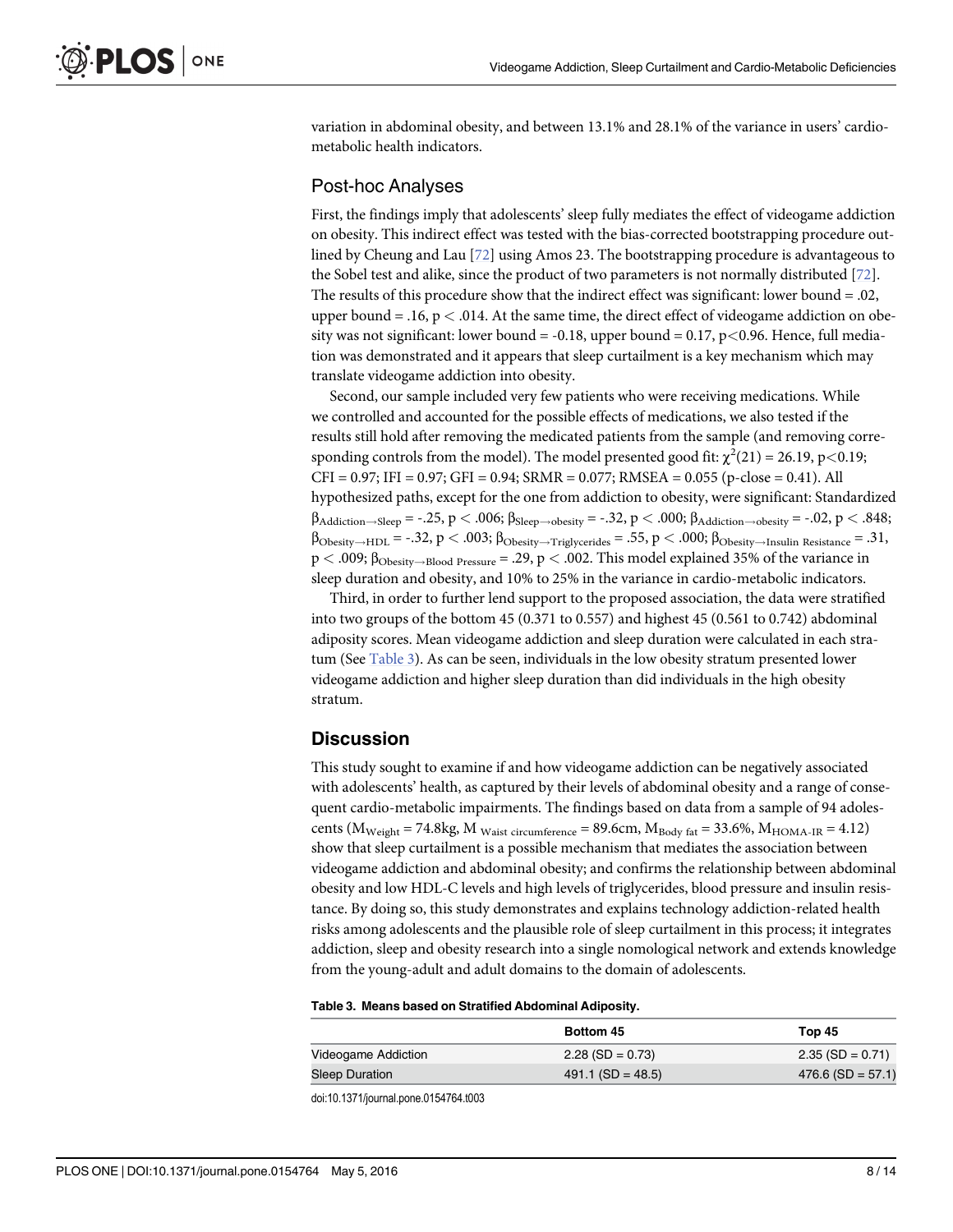<span id="page-8-0"></span>Specifically, this study introduces curtailed sleep as an important possible outcome of technology addiction and perhaps other IS use phenomena. Sleep is an important health factor [\[36](#page-11-0)], which has the potential to be influenced, as demonstrated in this study, by technologyrelated addictions. Sleep curtailment affects people's health and functioning and influences adolescent obesity [[34](#page-11-0)]. This study brings this important, yet relatively unexplored, issue to the limelight. Given the adverse consequences of curtailed sleep demonstrated in this study, we call for further integration of sleep or sleep curtailment into models focusing on adolescent lifestyle, and specifically adolescent IS use patterns and technology-related addictions.

Furthermore, this study informs the literature on technology-related addictions in at least two ways. First, the existing body of work has focused on a range of negative outcomes, including psychological wellbeing of users, school or work performance, and conflicts with family and friends [\[73](#page-13-0)]. It has conceptually pointed to potential health implications of such addictions [\[74](#page-13-0)], but has largely provided little theoretical development regarding such associations and proof regarding their existence. This study provides such theory development and evidence, and paves the way for further studying sleep and cardio-metabolic health issues indirectly associated with various aspects of problematic IS use. Second, much of the work on technology addictions was done with samples from young-adult populations [[73\]](#page-13-0). This study adds to the limited set of studies focusing on adolescent populations (e.g.,  $[1]$  $[1]$  $[1]$ ). These populations are more at risk than others for engaging in risky behaviors, developing addictions and long term damage [[75](#page-13-0)]. Hence we call for further studies of this vulnerable population and the long term effects of early onset of IS use on it.

Moreover, this study further extends the arsenal of tools researchers can employ, by introducing an efficient and accurate way to measure sleep, i.e., with inexpensive wearable sleep monitors such as Fitbit. Sleep measurement has been a cumbersome and challenging task, and with the use of tools such as FitBit, it can become more manageable.

Given the important relationships between abdominal obesity and adverse cardio-metabolic health consequences, it is important for medical researchers to identify modifiable behaviours and psychological states that may influence abdominal obesity. This study suggests that it may be possible to improve cardio-metabolic health among adolescents through prevention or reduction of videogame addiction and through normalization of adolescents' sleep time; and these factors seem to be associated. Interventions for controlling videogame play time may include increased awareness among children, parents, physicians and educators, and possibly the use of educational videos about the risks of videogame addiction [\[76](#page-13-0)]. This may help not only in prevention, but also in early detection of videogame addiction problems. Similarly, increased awareness of parents, physicians and children regarding sleep curtailment effects may help children better regulate their sleep, though this requires further research.

Lastly, it is interesting to consider whether and how the IS developers and researchers community can improve adherence to common codes of conducts [\[77,](#page-13-0) [78\]](#page-13-0), which often call for IS professionals to try to minimize the threats of the applications they develop to the health of users. This is not to say that IS professionals are to be blamed for addiction and obesity issues in society. Rather, it is hoped that this study serves as a reminder regarding potential health harms of technology addictions, and a call to be more mindful regarding potential health risks of certain applications.

Several limitations of this study should be taken into account. First, this study was conducted with adolescents who were enrolled in specific clinics. As such, our findings may not be applicable to the broader adolescent population, and we call for replication studies with different populations. Second, this study focused on one key relatively stable predictor of curtailed sleep, video game addiction. There are many other possible stable (e.g., parental oversight, chronic stress) and situational (e.g., flu, situational stress) predictors of sleep. Hence, future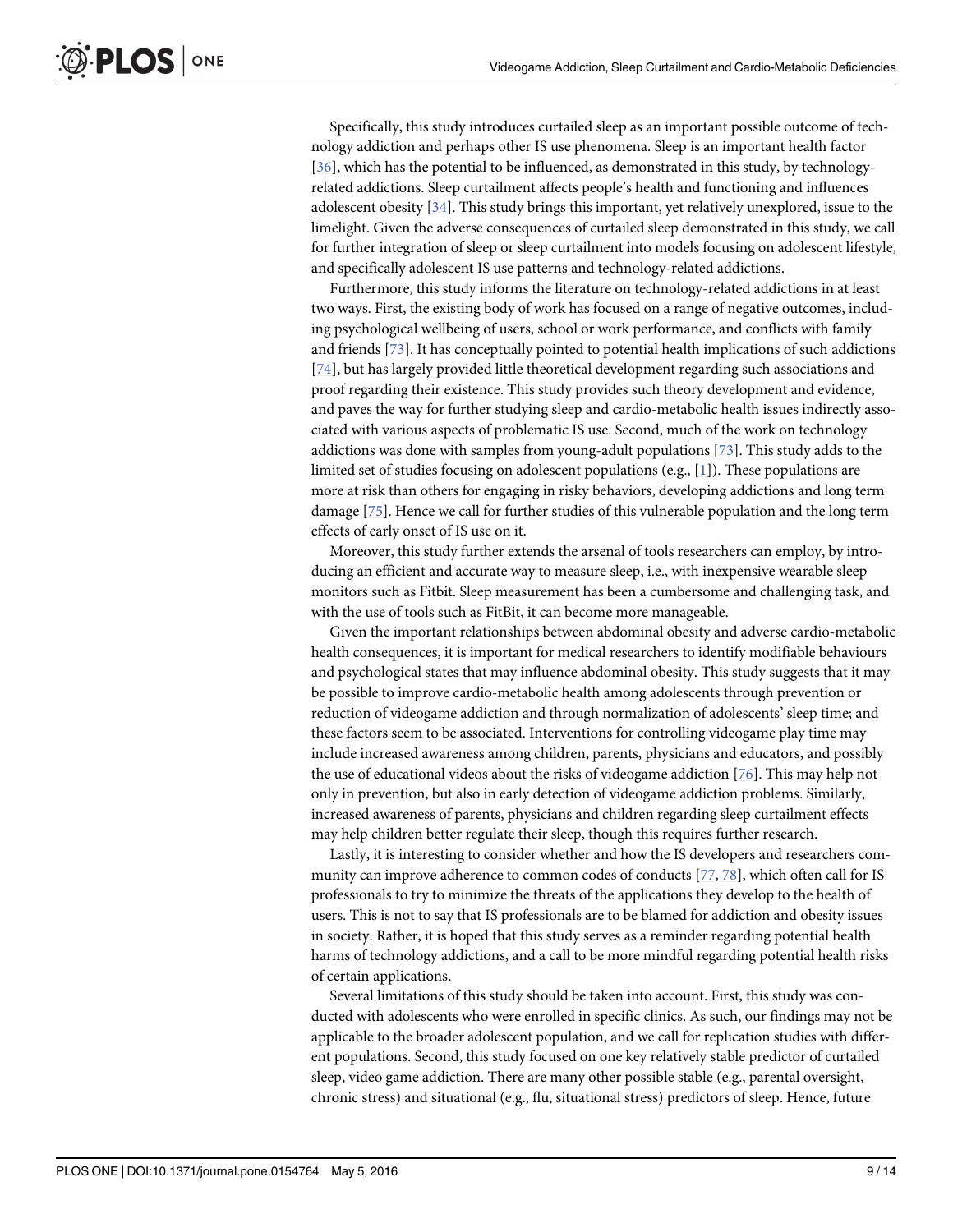<span id="page-9-0"></span>research can incorporate more predictors of sleep. Similarly, while we focused on sleep and several common control variables as predictors of obesity and cardio-metabolic health, there may be many other factors, e.g., genetics and environmental factors, affecting them. Future research can therefore extend our model and include such factors. Third, we captured each variable at one point in time. While medical findings and theory support the proposed association between the time-lagged data we obtained, future studies employing longitudinal or experimental designs can further support the proposed model and especially the causality arguments which cannot be fully supported in cross-sectional designs. Fourth, we assumed direct effects between our variables, even though there may be many nuanced mechanisms, including hormonal processes pertaining to cortisol, melatonin and leptin, which mediate these effects. For example, light exposure may stimulate the pineal gland and through this mechanism, among many others, videogame addiction can influence sleep. In addition, sedentary time, physical activity habits and state of training (e.g., measured with cardiopulmonary exercise test) may possibly mediate associations between videogame addiction and obesity. We call for future research to examine such nuanced processes, account for the underlying hormonal mechanisms which we allude to in this study, yet do not measure, and possibly compare people with low and high addiction scores in terms of such mediating variables.

## Conclusion

Childhood obesity and cardio-metabolic disturbances are of increasing concern. The possible roles of videogame addiction and curtailed sleep in shaping these problems have thus far been largely overlooked. The findings lend support to the idea that videogame addiction is one possible indirect driver of poor cardio-metabolic health. Specifically, videogame addiction can be associated with increased sleep curtailment which in turn can be associated with elevated abdominal adiposity and its resultant cardio-metabolic impairments. It is hoped that our findings pave the way for further research on the health outcomes of technology addictions and possibly other IS use lifestyle variables and on possible interventions that can help protecting vulnerable populations such as children from harms brought by problematic use of technologies.

## Supporting Information

[S1 Text.](http://www.plosone.org/article/fetchSingleRepresentation.action?uri=info:doi/10.1371/journal.pone.0154764.s001) Study Design (Appendix A). Pilot Tests (Appendix B). Videogame Addiction Scale (Appendix C).

(DOCX)

## Author Contributions

Conceived and designed the experiments: OT KM AR. Performed the experiments: KM AR. Analyzed the data: OT AR. Contributed reagents/materials/analysis tools: OT KM AR. Wrote the paper: OT KM.

## References

- [1.](#page-1-0) Xu ZC, Turel O, Yuan YF. Online game addiction among adolescents: motivation and prevention factors. European Journal of Information Systems. 2012; 21(3):321–40. doi: [10.1057/ejis.2011.56](http://dx.doi.org/10.1057/ejis.2011.56) PMID: [WOS:000303845200008](http://www.ncbi.nlm.nih.gov/pubmed/WOS:000303845200008).
- [2.](#page-1-0) Weinstein A. Internet and videogame addiction and the neurobiological basis of behavioral addictions. Journal of Behavioral Addictions. 2013; 2:5–6. PMID: [WOS:000338318500013.](http://www.ncbi.nlm.nih.gov/pubmed/WOS:000338318500013)
- [3.](#page-1-0) Sepehr S, Head M, editors. Online Video Game Addiction: A Review and an Information Systems Research Agenda. Proceedings of the Nineteenth Americas Conference on Information Systems; 2013; Chicago, Illinois: AIS.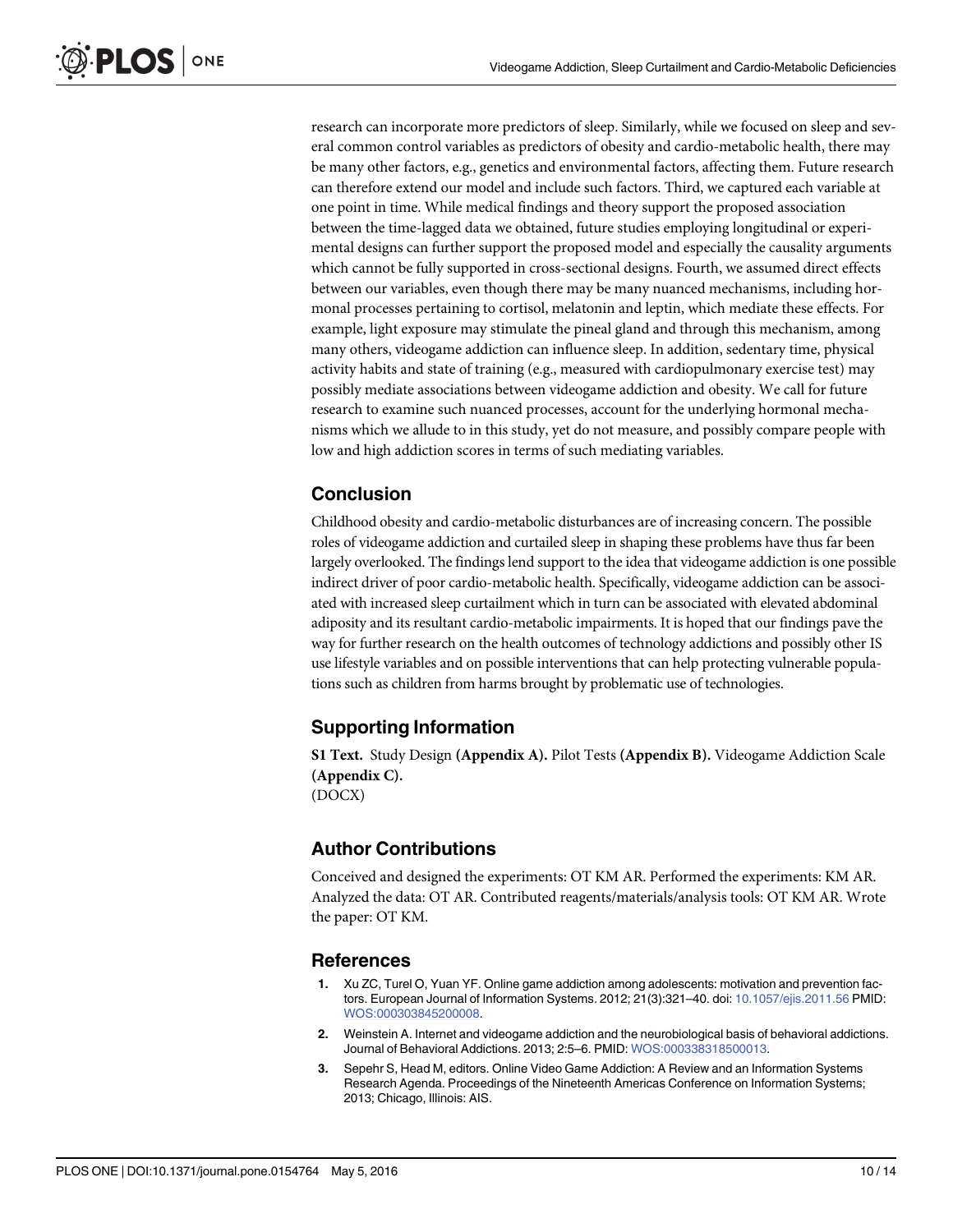- <span id="page-10-0"></span>[4.](#page-1-0) Gentile D. Pathological Video-Game Use Among Youth Ages 8 to 18: A National Study. Psychological Science. 2009; 20(5):594–602. doi: [10.1111/j.1467-9280.2009.02340.x](http://dx.doi.org/10.1111/j.1467-9280.2009.02340.x) PMID: [19476590](http://www.ncbi.nlm.nih.gov/pubmed/19476590)
- [5.](#page-1-0) Le Heuzey MF, Mouren MC. Videogame addiction: a danger for only at-risk children or for all children. Bulletin De L Academie Nationale De Medecine. 2012; 196(1):15–23. PMID: [WOS:000311703500003](http://www.ncbi.nlm.nih.gov/pubmed/WOS:000311703500003).
- [6.](#page-1-0) Fullerton S, Taylor AW, Dal Grande E, Berry N. Measuring physical inactivity: do current measures provide an accurate view of "sedentary" video game time? Journal of obesity. 2014; 2014:287013–. doi: [10.1155/2014/287013](http://dx.doi.org/10.1155/2014/287013) PMID: [MEDLINE:25002974.](http://www.ncbi.nlm.nih.gov/pubmed/MEDLINE:25002974)
- 7. Ivarsson M, Anderson M, Akerstedt T, Lindblad F. The Effect of Violent and Nonviolent Video Games on Heart Rate Variability, Sleep, and Emotions in Adolescents With Different Violent Gaming Habits. Psychosomatic Medicine. 2013; 75(4):390–6. doi: [10.1097/PSY.0b013e3182906a4c](http://dx.doi.org/10.1097/PSY.0b013e3182906a4c) PMID: [WOS:000330467700008](http://www.ncbi.nlm.nih.gov/pubmed/WOS:000330467700008).
- 8. Lyons EJ, Tate DF, Ward DS, Wang X. Energy intake and expenditure during sedentary screen time and motion-controlled video gaming. American Journal of Clinical Nutrition. 2012; 96(2):234–9. doi: [10.](http://dx.doi.org/10.3945/ajcn.111.028423) [3945/ajcn.111.028423](http://dx.doi.org/10.3945/ajcn.111.028423) PMID: [WOS:000306769700004.](http://www.ncbi.nlm.nih.gov/pubmed/WOS:000306769700004)
- 9. Scharrer E, Zeller A. Active and Sedentary Video Game Time Testing Associations With Adolescents' BMI. Journal of Media Psychology-Theories Methods and Applications. 2014; 26(1):39–49. doi: [10.](http://dx.doi.org/10.1027/1864-1105/a000109) [1027/1864-1105/a000109](http://dx.doi.org/10.1027/1864-1105/a000109) PMID: [WOS:000334323500006](http://www.ncbi.nlm.nih.gov/pubmed/WOS:000334323500006).
- 10. Vandewater EA, Shim MS, Caplovitz AG. Linking obesity and activity level with children's television and video game use. Journal of Adolescence. 2004; 27(1):71–85. doi: [10.1016/j.adolescence.2003.10.](http://dx.doi.org/10.1016/j.adolescence.2003.10.003) [003](http://dx.doi.org/10.1016/j.adolescence.2003.10.003) PMID: [WOS:000189092100006.](http://www.ncbi.nlm.nih.gov/pubmed/WOS:000189092100006)
- [11.](#page-2-0) Weaver E, Gradisar M, Dohnt H, Lovato N, Douglas P. The Effect of Presleep Video-Game Playing on Adolescent Sleep. Journal of Clinical Sleep Medicine. 2010; 6(2):184–9. PMID: [WOS:000276788500013](http://www.ncbi.nlm.nih.gov/pubmed/WOS:000276788500013).
- [12.](#page-2-0) Wolfe J, Kar K, Perry A, Reynolds C, Gradisar M, Short MA. Single night video-game use leads to sleep loss and attention deficits in older adolescents. Journal of Adolescence. 2014; 37(7):1003–9. doi: [10.](http://dx.doi.org/10.1016/j.adolescence.2014.07.013) [1016/j.adolescence.2014.07.013](http://dx.doi.org/10.1016/j.adolescence.2014.07.013) PMID: [WOS:000343387000005.](http://www.ncbi.nlm.nih.gov/pubmed/WOS:000343387000005)
- [13.](#page-1-0) Yamamoto S. Adverse effects of video display terminals on health. Asian Medical Journal. 1999; 42 (6):245–52.
- [14.](#page-1-0) American Psychiatric Association. Internet Gaming Disorder. Diagnostic and statistical manual of mental disorders (5th ed). 5th ed. Arlington, VA: American Psychiatric Publishing; 2013. p. 795–8.
- [15.](#page-1-0) Tarafdar M, D'Arcy J, Turel O, Gupta A. The dark side of information technology. MIT Sloan Management Review. 2015; 56(2 (Winter)):600–23.
- [16.](#page-1-0) Must A, Strauss RS. Risks and consequences of childhood and adolescent obesity. International Journal of Obesity. 1999; 23:S2–S11. doi: [10.1038/sj/ijo/0800852](http://dx.doi.org/10.1038/sj/ijo/0800852) PMID: [WOS:000079659300002.](http://www.ncbi.nlm.nih.gov/pubmed/WOS:000079659300002)
- [17.](#page-1-0) Monteiro POA, Victora CG. Rapid growth in infancy and childhood and obesity in later life—a systematic review. Obesity Reviews. 2005; 6(2):143–54. doi: [10.1111/j.1467-789X.2005.00183.x](http://dx.doi.org/10.1111/j.1467-789X.2005.00183.x) PMID: [WOS:000232618600008](http://www.ncbi.nlm.nih.gov/pubmed/WOS:000232618600008).
- [18.](#page-1-0) Marques A, De Matos MG. Trends and Correlates of Overweight and Obesity Among Adolescents from 2002 to 2010: A Three-Cohort Study Based on a Representative Sample of Portuguese Adolescents. American Journal of Human Biology. 2014; 26(6):844-9. doi: [10.1002/ajhb.22613](http://dx.doi.org/10.1002/ajhb.22613) PMID: [WOS:000344368300015](http://www.ncbi.nlm.nih.gov/pubmed/WOS:000344368300015).
- [19.](#page-1-0) Weiss R, Dziura J, Burgert TS, Tamborlane WV, Taksali SE, Yeckel CW, et al. Obesity and the metabolic syndrome in children and adolescents. New England Journal of Medicine. 2004; 350(23):2362– 74. doi: [10.1056/NEJMoa031049](http://dx.doi.org/10.1056/NEJMoa031049) PMID: [WOS:000221754200007](http://www.ncbi.nlm.nih.gov/pubmed/WOS:000221754200007).
- [20.](#page-1-0) Steinberger J, Daniels SR. Obesity, Insulin Resistance, Diabetes, and Cardiovascular Risk in Children. Circulation. 2003:1448–53. PMID: [12642369](http://www.ncbi.nlm.nih.gov/pubmed/12642369)
- [21.](#page-1-0) Whitaker RC, Wright JA, Sepe MS, Seidel KD, Dietz WH. Predicting Obesity in Young Adulthood From Childhood and Parental Obesity. The New England Journal of Medicine. 1997:869–73.
- [22.](#page-1-0) Reilly J, Kelly J. Long-term impact of overweight and obesity in childhood and adolescence on morbidity and premature mortality in adulthood: systmatic review. International Journal of Obesity. 2011:891–8. doi: [10.1038/ijo.2010.222](http://dx.doi.org/10.1038/ijo.2010.222) PMID: [20975725](http://www.ncbi.nlm.nih.gov/pubmed/20975725)
- [23.](#page-1-0) Tirosh A, Shai I, Afek A, Dubnov-Raz G, Ayalon N, Gordon B, et al. Adolescent BMI Trajectory and Risk of Diabetes versus Coronoary Disease. The New England Journal of Medicine. 2011:1315–25.
- [24.](#page-2-0) Casey BJ, Giedd JN, Thomas KM. Structural and functional brain development and its relation to cognitive development. Biological Psychology. 2000; 54(1–3):241–57. doi: [10.1016/s0301-0511\(00\)00058-2](http://dx.doi.org/10.1016/s0301-0511(00)00058-2) PMID: [WOS:000090075900009.](http://www.ncbi.nlm.nih.gov/pubmed/WOS:000090075900009)
- [25.](#page-2-0) van Rooij AJ, Schoenmakers TM, Vermulst AA, van den Eijnden R, van de Mheen D. Online video game addiction: identification of addicted adolescent gamers. Addiction. 2011; 106(1):205–12. doi: [10.](http://dx.doi.org/10.1111/j.1360-0443.2010.03104.x) [1111/j.1360-0443.2010.03104.x](http://dx.doi.org/10.1111/j.1360-0443.2010.03104.x) PMID: [WOS:000285205000031](http://www.ncbi.nlm.nih.gov/pubmed/WOS:000285205000031).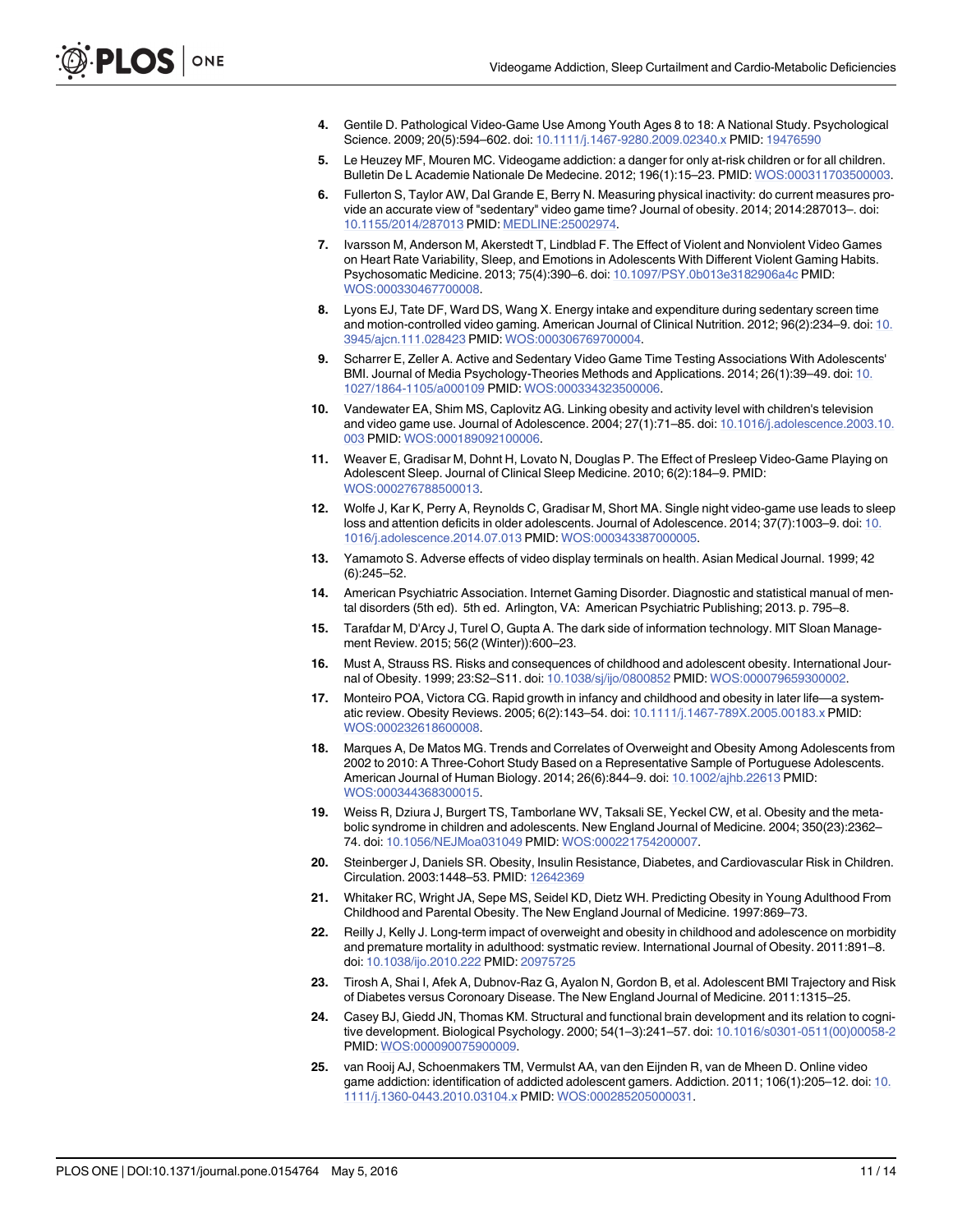- <span id="page-11-0"></span>[26.](#page-2-0) Hunt K, Ng N. Man dies in Taiwan after 3-day online gaming binge. CNN [Internet]. 2015 Jan. 21, 2015. Available: <http://edition.cnn.com/2015/01/19/world/taiwan-gamer-death/>.
- [27.](#page-2-0) King DL, Gradisar M, Drummond A, Lovato N, Wessel J, Micic G, et al. The impact of prolonged violent video-gaming on adolescent sleep: an experimental study. Journal of Sleep Research. 2013; 22 (2):137–43. doi: [10.1111/j.1365-2869.2012.01060.x](http://dx.doi.org/10.1111/j.1365-2869.2012.01060.x) PMID: [WOS:000316964100004.](http://www.ncbi.nlm.nih.gov/pubmed/WOS:000316964100004)
- [28.](#page-2-0) Cajochen C, Frey S, Anders D, Spati J, Bues M, Pross A, et al. Evening exposure to a light-emitting diodes (LED)-backlit computer screen affects circadian physiology and cognitive performance. Journal of Applied Physiology. 2011; 110(5):1432–8. doi: [10.1152/japplphysiol.00165.2011](http://dx.doi.org/10.1152/japplphysiol.00165.2011) PMID: [WOS:000290472400039](http://www.ncbi.nlm.nih.gov/pubmed/WOS:000290472400039).
- 29. West KE, Jablonski MR, Warfield B, Cecil KS, James M, Ayers MA, et al. Blue light from light-emitting diodes elicits a dose-dependent suppression of melatonin in humans. Journal of Applied Physiology. 2011; 110(3):619–26. doi: [10.1152/japplphysiol.01413.2009](http://dx.doi.org/10.1152/japplphysiol.01413.2009) PMID: [WOS:000288127100008.](http://www.ncbi.nlm.nih.gov/pubmed/WOS:000288127100008)
- [30.](#page-2-0) Wood B, Rea MS, Plitnick B, Figueiro MG. Light level and duration of exposure determine the impact of self-luminous tablets on melatonin suppression. Applied Ergonomics. 2013; 44(2):237–40. doi: [10.](http://dx.doi.org/10.1016/j.apergo.2012.07.008) [1016/j.apergo.2012.07.008](http://dx.doi.org/10.1016/j.apergo.2012.07.008) PMID: [WOS:000311179100009.](http://www.ncbi.nlm.nih.gov/pubmed/WOS:000311179100009)
- [31.](#page-2-0) Drescher AA, Goodwin JL, Silva GE, Quan SF. Caffeine and Screen Time in Adolescence: Associations with Short Sleep and Obesity. Journal of Clinical Sleep Medicine. 2011; 7(4):337–42. doi: [10.](http://dx.doi.org/10.5664/jcsm.1182) [5664/jcsm.1182](http://dx.doi.org/10.5664/jcsm.1182) PMID: [WOS:000296133600002](http://www.ncbi.nlm.nih.gov/pubmed/WOS:000296133600002).
- [32.](#page-2-0) Magee CA, Lee JK, Vella SA. Bidirectional Relationships Between Sleep Duration and Screen Time in Early Childhood. Jama Pediatrics. 2014; 168(5):465–70. doi: [10.1001/jamapediatrics.2013.4183](http://dx.doi.org/10.1001/jamapediatrics.2013.4183) PMID: [WOS:000336840200013.](http://www.ncbi.nlm.nih.gov/pubmed/WOS:000336840200013)
- [33.](#page-2-0) Cappuccio FP, Taggart FM, Kandala N-B, Currie A, Peile E, Stranges S, et al. Meta-analysis of Short Sleep Duration and Obesity in Children and Adults. Sleep. 2008:619–26. PMID: [18517032](http://www.ncbi.nlm.nih.gov/pubmed/18517032)
- [34.](#page-8-0) Marshall NS, Glozier N, Grunstein RR. Is sleep duration related to obesity? A critical review of the epidemiological evidence. Sleep Medicine Reviews. 2008; 12(4):289–98. doi: [10.1016/j.smrv.2008.03.](http://dx.doi.org/10.1016/j.smrv.2008.03.001) [001](http://dx.doi.org/10.1016/j.smrv.2008.03.001) PMID: [WOS:000258501100005.](http://www.ncbi.nlm.nih.gov/pubmed/WOS:000258501100005)
- [35.](#page-2-0) Xiaoli C, Beydoun MA, Wang Y. Is Sleep Duration Association With Childhood Obesity? A Systematic Review and Meta-analysis. Obesity. 2008:265–74. doi: [10.1038/oby.2007.63](http://dx.doi.org/10.1038/oby.2007.63) PMID: [18239632](http://www.ncbi.nlm.nih.gov/pubmed/18239632)
- [36.](#page-2-0) Chaput J-P, Tremblay A. Does short sleep duration favor abdominal adiposity in children? International Journal of Pediatric Obesity. 2007:188–91. PMID: [17999284](http://www.ncbi.nlm.nih.gov/pubmed/17999284)
- [37.](#page-2-0) Taheri S. The link between short sleep duration and obesity: we should recommend more sleep to prevent obesity. Arch Dis Child. 2006:881–4. PMID: [17056861](http://www.ncbi.nlm.nih.gov/pubmed/17056861)
- [38.](#page-2-0) Mullington J, Chan J, Van Dongen H, Szuba M, Samaras J, Price N, et al. Sleep Loss Reduces Diurnal Rhythm Amplitude of Leptin in Healthy Men. Journal of Neuroendocrinology. 2003:851–4. PMID: [12899679](http://www.ncbi.nlm.nih.gov/pubmed/12899679)
- [39.](#page-2-0) Spiegel K, Tasali E, Penev P, Van Cauter E. Brief communication: Sleep curtailment in healthy young men is associated with decreased leptin levels, elevated ghrelin levels, and increased hunger and appetite. Annals of Internal Medicine. 2004; 141(11):846–50. PMID: [WOS:000225530700004.](http://www.ncbi.nlm.nih.gov/pubmed/WOS:000225530700004)
- [40.](#page-2-0) Taheri S, Lin L, Austin D, Young T, Mignot E. Short Sleep Duration is Associated with Reduced Leptin, Elevated Ghrelin, and Increased Body Mass Index. PLoS Medicine. 2004:210–7.
- [41.](#page-2-0) Spiegel K, Knutson K, Leproult R, Tasali E, Van Cauter E. Sleep loss: a novel risk factor for insulin resistance and Type 2 diabetes. Journal of Applied Physiology. 2005; 99(5):2008–19. doi: [10.1152/](http://dx.doi.org/10.1152/japplphysiol.00660.2005) [japplphysiol.00660.2005](http://dx.doi.org/10.1152/japplphysiol.00660.2005) PMID: [WOS:000232607800050.](http://www.ncbi.nlm.nih.gov/pubmed/WOS:000232607800050)
- 42. Spiegel K, Leproult R, L'Hermite-Baleriaux M, Copinschi G, Penev PD, Van Cauter E. Leptin levels are dependent on sleep duration: Relationships with sympathovagal balance, carbohydrate regulation, cortisol, and thyrotropin. Journal of Clinical Endocrinology & Metabolism. 2004; 89(11):5762–71. doi: [10.](http://dx.doi.org/10.1210/jc.2004-1003) [1210/jc.2004-1003](http://dx.doi.org/10.1210/jc.2004-1003) PMID: [WOS:000224946300074](http://www.ncbi.nlm.nih.gov/pubmed/WOS:000224946300074).
- 43. Spiegel K, Leproult R, Van Cauter E. Impact of sleep debt on metabolic and endocrine function. Lancet. 1999; 354(9188):1435–9. doi: [10.1016/s0140-6736\(99\)01376-8](http://dx.doi.org/10.1016/s0140-6736(99)01376-8) PMID: [WOS:000083277400014.](http://www.ncbi.nlm.nih.gov/pubmed/WOS:000083277400014)
- [44.](#page-2-0) Spiegel K, Tasali E, Leproult R, Van Cauter E. Effects of poor and short sleep on glucose metabolism and obesity risk. Nature Reviews Endocrinology. 2009; 5(5):253–61. doi: [10.1038/nrendo.2009.23](http://dx.doi.org/10.1038/nrendo.2009.23) PMID: [WOS:000265854100008.](http://www.ncbi.nlm.nih.gov/pubmed/WOS:000265854100008)
- [45.](#page-2-0) Chaput J-P, Klingenberg L, Sjodin A. Do all sedentary activities lead to weight gain: sleep does not. Curr Opin Clin Nutr Metab Care. 2010:601–7. doi: [10.1097/MCO.0b013e32833ef30e](http://dx.doi.org/10.1097/MCO.0b013e32833ef30e) PMID: [20823775](http://www.ncbi.nlm.nih.gov/pubmed/20823775)
- [46.](#page-2-0) Matheson DM, Killen JD, Wang Y, Varady A, Robinson TN. Children's food consumption during television viewing. American Journal of Clinical Nutrition. 2004; 79(6):1088–94. PMID: [WOS:000221553500021](http://www.ncbi.nlm.nih.gov/pubmed/WOS:000221553500021).
- [47.](#page-2-0) Dattilo AM, Krisetherton PM. Effects of weight-reduction on blood-lipids and lipoproteins: A metaanalysis. American Journal of Clinical Nutrition. 1992; 56(2):320–8. PMID: [WOS:A1992JF49000003](http://www.ncbi.nlm.nih.gov/pubmed/WOS:A1992JF49000003).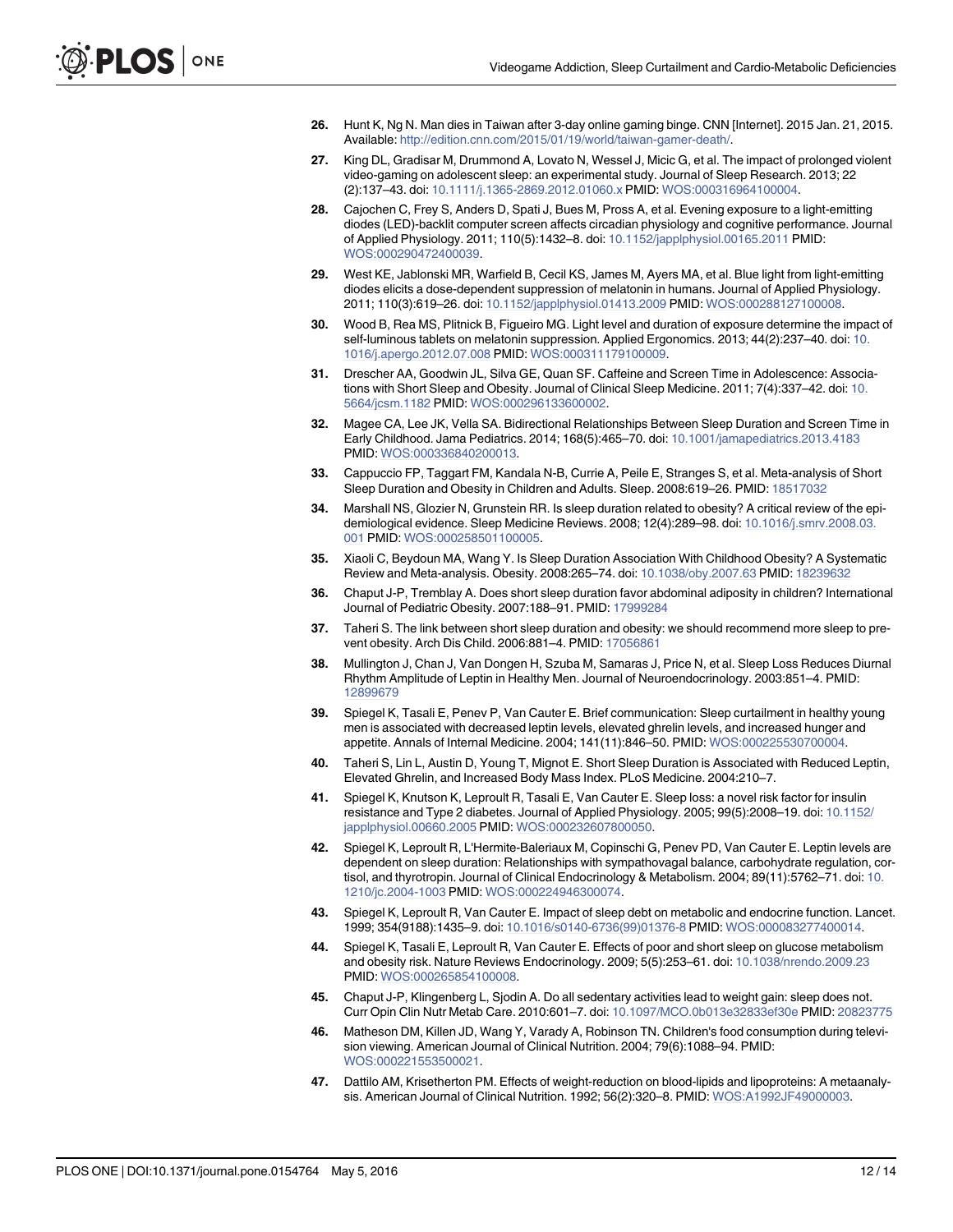- <span id="page-12-0"></span>[48.](#page-2-0) Chiba Y, Saitoh S, Takagi S, Ohnishi H, Katoh N, Ohata J, et al. Relationship between visceral fat and cardiovascular disease risk factors: The Tanno and Sobetsu study. Hypertension Research. 2007; 30 (3):229–36. doi: [10.1291/hypres.30.229](http://dx.doi.org/10.1291/hypres.30.229) PMID: [WOS:000246482500004.](http://www.ncbi.nlm.nih.gov/pubmed/WOS:000246482500004)
- [49.](#page-4-0) Sadeh A. Commentary: Comparing Actigraphy and Parental Report as Measures of Children's Sleep. Journal of Pediatric Psychology. 2008:406–7.
- [50.](#page-4-0) Ancoli-Israel S, Cole R, Alessi C, Chambers M, Moorcrof W, Pollak CP. The Role of Actigraphy in the Study of Sleep and Circadian Rhythms. Sleep. 2003:342–92. PMID: [12749557](http://www.ncbi.nlm.nih.gov/pubmed/12749557)
- [51.](#page-4-0) Ashwell M, Cole TJ, Dixon AK. Ratio of waist circumference to height is strong predictor of intra-abdominal fat. British Medical Journal. 1996; 313(7056):559–60. PMID: [WOS:A1996VF29400058](http://www.ncbi.nlm.nih.gov/pubmed/WOS:A1996VF29400058).
- [52.](#page-4-0) Sung RYT, So HK, Choi KC, Nelson EAS, Li AM, Yin JAT, et al. Waist circumference and waist-toheight ratio of Hong Kong Chinese children. Bmc Public Health. 2008; 8. doi: [10.1186/1471-2458-8-](http://dx.doi.org/10.1186/1471-2458-8-324) [324](http://dx.doi.org/10.1186/1471-2458-8-324) PMID: [WOS:000259950500001.](http://www.ncbi.nlm.nih.gov/pubmed/WOS:000259950500001)
- [53.](#page-5-0) Ashwell M, Gunn P, Gibson S. Waist-to-height ratio is a better screening tool than waist circumference and BMI for adult cardiometabolic risk factors: systematic review and meta-analysis. Obesity Reviews. 2012; 13(3):275–86. doi: [10.1111/j.1467-789X.2011.00952.x](http://dx.doi.org/10.1111/j.1467-789X.2011.00952.x) PMID: [WOS:000300684400005.](http://www.ncbi.nlm.nih.gov/pubmed/WOS:000300684400005)
- [54.](#page-5-0) Savva SC, Tornaritis M, Savva ME, Kourides Y, Panagi A, Silikiotou N, et al. Waist circumference and waist-to-height ratio are better predictors of cardiovascular disease risk factors in children than body mass index. International Journal of Obesity. 2000; 24(11):1453–8. doi: [10.1038/sj.ijo.0801401](http://dx.doi.org/10.1038/sj.ijo.0801401) PMID: [WOS:000090124000011](http://www.ncbi.nlm.nih.gov/pubmed/WOS:000090124000011).
- [55.](#page-5-0) Ashwell M, Lejeune S, McPherson K. Ratio of waist circumference to height may be better indicator of need for weight management. British Medical Journal. 1996; 312(7027):377–. PMID: [WOS:](http://www.ncbi.nlm.nih.gov/pubmed/WOS:A1996TV69800047) [A1996TV69800047](http://www.ncbi.nlm.nih.gov/pubmed/WOS:A1996TV69800047).
- [56.](#page-5-0) Khoury M, Manlhiot C, McCrindle BW. Role of the Waist/Height Ratio in the Cardiometabolic Risk Assessment of Children Classified by Body Mass Index. Journal of the American College of Cardiology. 2013; 62(8):742–51. [http://dx.doi.org/10.1016/j.jacc.2013.01.026.](http://dx.doi.org/10.1016/j.jacc.2013.01.026) doi: [10.1016/j.jacc.2013.01.026](http://dx.doi.org/10.1016/j.jacc.2013.01.026) PMID: [23500256](http://www.ncbi.nlm.nih.gov/pubmed/23500256)
- [57.](#page-5-0) Taylor RW, Jones IE, Williams SA, Goulding A. Evaluation of waist circumference, waist-to-hip ratio, and the conicity index as screening tools for hight trunk fat mass, as measured by dual-energy X-ray absorptiometry, in children aged 3–19 y. Am J Clin Nutr. 2007:490–5.
- [58.](#page-5-0) Boutouyrie P, Bussy C, Lacolley P, Girerd X, Laloux B, Laurent S. Association between local pulse pressure, mean blood pressure, and large-artery remodeling. Circulation. 1999; 100(13):1387–93. PMID: [WOS:000082798400007.](http://www.ncbi.nlm.nih.gov/pubmed/WOS:000082798400007)
- [59.](#page-5-0) Ravid M, Brosh D, Ravid-Safran S, Levy Z, Rachmani R. Main risk factors for nephropathy in type 2 diabetes mellitus are plasma cholesterol levels, mean blood pressure, and hyperglycemia. Archives of Internal Medicine. 1998; 158(9):998–1004. doi: [10.1001/archinte.158.9.998](http://dx.doi.org/10.1001/archinte.158.9.998) PMID: [WOS:000073483600008](http://www.ncbi.nlm.nih.gov/pubmed/WOS:000073483600008).
- [60.](#page-5-0) Michigan Diabetes Research and Training Center. MDRTC Lipid Measurement Fact Sheet Ann Harbor, MI: University of Michigan Health System; 2014 [cited 2014 Nov. 12]. Available: [http://www.med.umich.](http://www.med.umich.edu/borc/cores/ChemCore/lipids.htm) [edu/borc/cores/ChemCore/lipids.htm](http://www.med.umich.edu/borc/cores/ChemCore/lipids.htm).
- [61.](#page-5-0) Ferreira AP, Oliveira CER, Franca NM. Metabolic syndrome and risk factors for cardiovascular disease in obese children: the relationship with insulin resistance (HOMA-IR). Jornal De Pediatria. 2007; 83 (1):21–6. doi: [10.2223/jped.1562](http://dx.doi.org/10.2223/jped.1562) PMID: [WOS:000254092400005.](http://www.ncbi.nlm.nih.gov/pubmed/WOS:000254092400005)
- [62.](#page-5-0) Singh B, Saxena A. Surrogate markers of insulin resistance: A review. World Journal of Diabetes. 2010:36–47. doi: [10.4239/wjd.v1.i2.36](http://dx.doi.org/10.4239/wjd.v1.i2.36) PMID: [21537426](http://www.ncbi.nlm.nih.gov/pubmed/21537426)
- [63.](#page-5-0) Lee JM, Okumura MJ, Davis MM, Herman WH, Gurney JG. Prevalence and Determinants of Insulin Resistance Among U.S. Adolescents. Diabetes Care. 2006:2427–32. PMID: [17065679](http://www.ncbi.nlm.nih.gov/pubmed/17065679)
- [64.](#page-5-0) Van Cauter E, Leproult R, Plat L. Age-related changes in slow wave sleep and REM sleep and relationship with growth hormone and cortisol levels in healthy men. Jama-Journal of the American Medical Association. 2000; 284(7):861–8. doi: [10.1001/jama.284.7.861](http://dx.doi.org/10.1001/jama.284.7.861) PMID: [WOS:000088654400029](http://www.ncbi.nlm.nih.gov/pubmed/WOS:000088654400029).
- [65.](#page-5-0) Dijk DJ, Beersma DGM, Bloem GM. Sex-differences in sleep EEG of young adults: Visual scoring and spectral-analysis. Sleep. 1989; 12(6):500–7. PMID: [WOS:A1989CB98600003.](http://www.ncbi.nlm.nih.gov/pubmed/WOS:A1989CB98600003)
- [66.](#page-5-0) Lovejoy JC, Sainsbury A, Stock Conf Working G. Sex differences in obesity and the regulation of energy homeostasis. Obesity Reviews. 2009; 10(2):154-67. doi: [10.1111/j.1467-789X.2008.00529.x](http://dx.doi.org/10.1111/j.1467-789X.2008.00529.x) PMID: [WOS:000263703900002.](http://www.ncbi.nlm.nih.gov/pubmed/WOS:000263703900002)
- [67.](#page-5-0) Sobal J, Stunkard AJ. Socioeconomic status and obesity: A review of the literature. Psychological Bulletin. 1989; 105(2):260–75. doi: [10.1037/0033-2909.105.2.260](http://dx.doi.org/10.1037/0033-2909.105.2.260) PMID: [WOS:A1989T661000004](http://www.ncbi.nlm.nih.gov/pubmed/WOS:A1989T661000004).
- [68.](#page-5-0) Staiano AE, Harrington DM, Barreira TV, Katzmarzyk PT. Sitting time and cardiometabolic risk in US adults: associations by sex, race, socioeconomic status and activity level. British Journal of Sports Medicine. 2014; 48(3):213–9. doi: [10.1136/bjsports-2012-091896](http://dx.doi.org/10.1136/bjsports-2012-091896) PMID: [WOS:000331128500012](http://www.ncbi.nlm.nih.gov/pubmed/WOS:000331128500012).